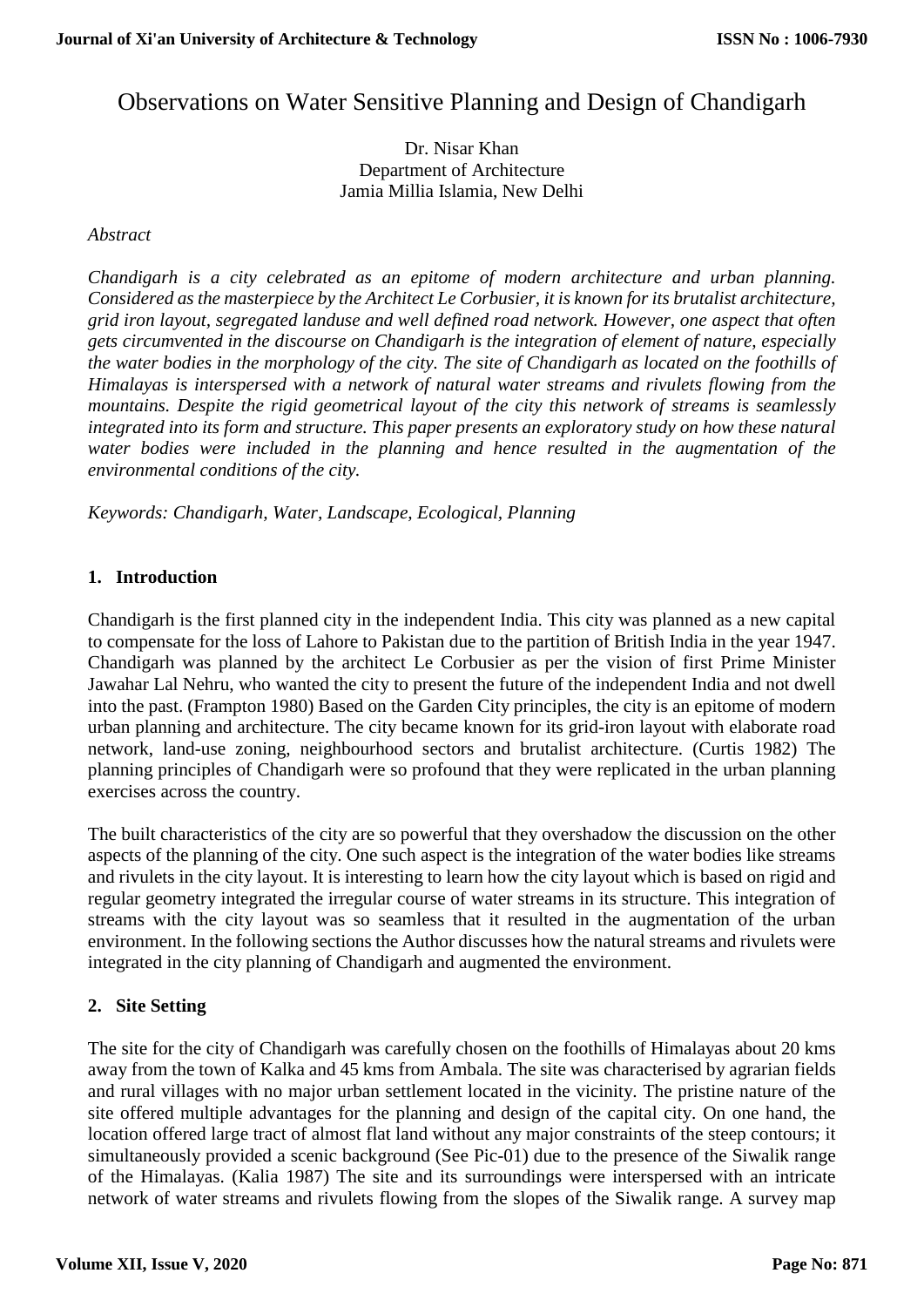

Pic 01: Early picture of Chandigarh showing the site setting in the foreground of Siwalik Range (Source: http://chandigarh.gov.in/knowchd\_gen\_historical.htm)

compiled in 1955 (See Map-01) shows this network of water streams prior to the construction of the city. This water network is a part of the watersheds flowing from the Himalayas and finally draining into the river Ghagghar located to the East of the site of Chandigarh. (Prakash 2002) The interesting aspect and main focus of this writeup is how this water network was seamlessly included in the planning and design of the city by the architect Le Corbusier. Map-01 highlights that the extent of the new city (demarcated by the grey rectangle on the map) was defined by the two rivulets namely Sukhna Choa and Patiali ki Rao in the east and west respectively. Another minor stream called Choa Nadi (also N-Choa) flowing intermediate of the two rivulets was included in the planning of the city. (Prakash 2002) These water bodies ensured continuous recharge of the aquifers,



Map 01: Site Setting of Chandigarh (Source: Sheet No. NH 43-8, Army Map Service, U.S. Army Washington D.C.)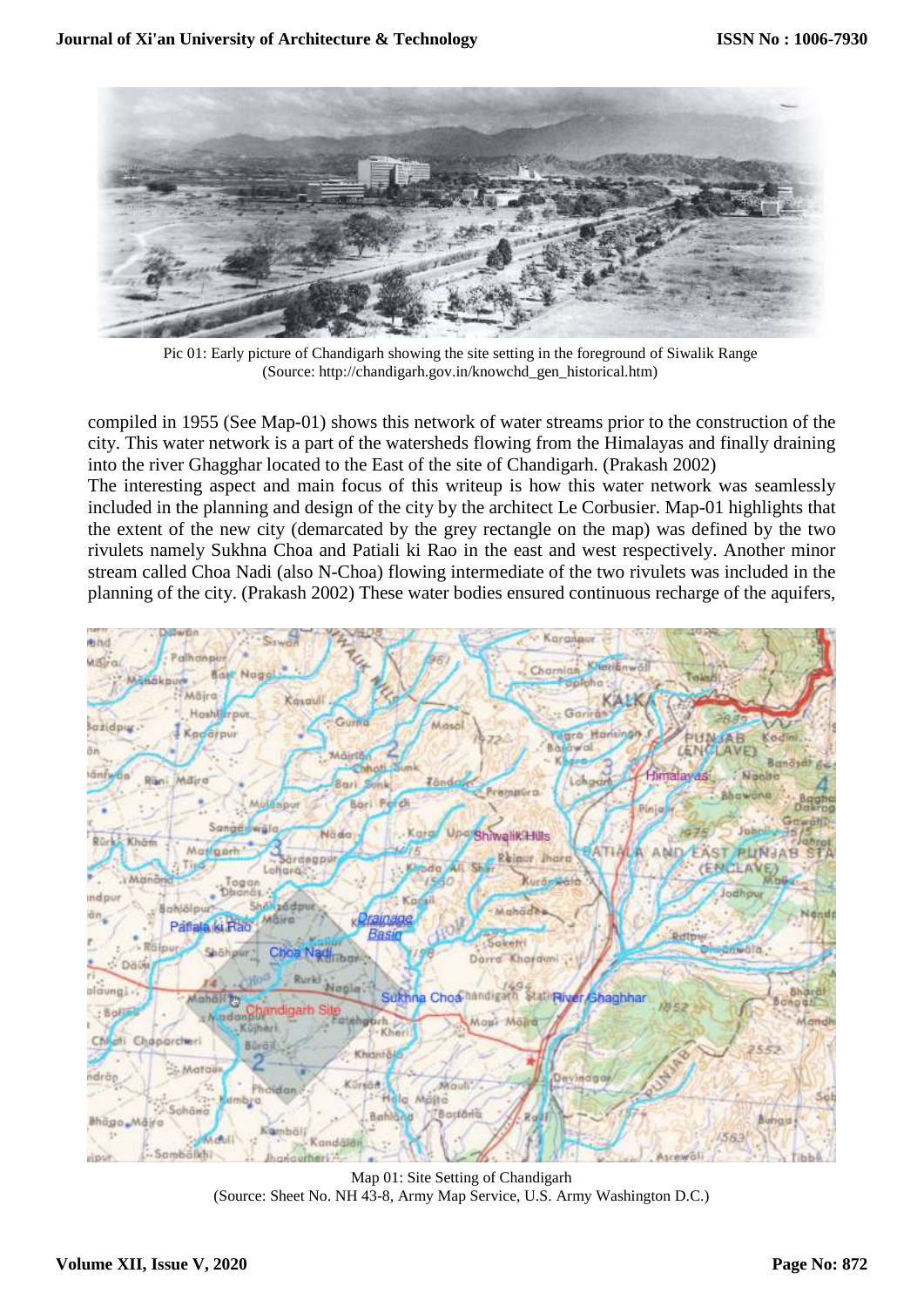which is the primary source of water for the city. It can be observed that while identifying the location of the city and defining its boundaries, the architect honoured the pre-existing watershed by carefully avoiding any fragmentation or change of course of the water streams. The significance of site selection can be appreciated by the fact that achieving this symbiotic situation between the watershed and the city could be uniquely achieved at this location only, because the streams are narrowly spaced in the vicinity making the land availability an issue.

The area north of the site and between the Siwalik range was a natural drainage basin feeding the Sukhna Choa and Choa Nadi. It was retained as an unbuilt zone and the Sukhna Choa was also utilised to create an artificial water reservoir called Sukhna Lake in the north end of the city. The Choa Nadi and Sukhna lake are discussed in the next section.

The orientation of the city also played a role in the water sensitive planning. It can be seen that the city is oriented diagonal to the cardinal directions, which aligns it with the Shivalik range and also makes it parallel to the direction of the flow of streams. By keeping the orientation of the city parallel to the water streams the continuity in the flow of water is maintained as it doesn't interfere with the structure of the city. The benefits of keeping city parallel to the water streams are elaborated in the next section. It may also be noticed that this diagonal orientation of the city is not as prescribed from the solar radiation point of view and required extensive use of shading devices to reduce the heat gain on the buildings.

Another important aspect related to the site selection is the proximity of the city with the river Ghaggar. The relationship between the rivers and the major cities is seen across the history of urbanisation. Even other planned cities of twentieth century like Gandhinagar, Bhubaneswar and Jamshedpur are located along the rivers namely, Sabarmati, Kuakhai, Subarnarekha respectively. The recently planned city of Amaravati, the new capital city of Andhra Pradesh is also located along the Krishna River. In the case of Chandigarh, this relationship of river and the city is negated. Unlike other cities, Chandigarh is located about 7 kms away (See Map-01) from the river Ghaggar. While the planning of the city includes the streams and rivulets in its morphology, it maintains a distance from the river itself. It is perhaps because the river Ghaggar is prone to flooding and changes course during the monsoons; due to this location being close to its origin at Dagshahi in the Himalayas. (Chaba 2019; Bhattacharya 2010) The distance from the flood plains of Ghaggar, safeguards the city against the flooding in the river during monsoons. (Saini 2012) Simultaneously, the availability of Sukhna Choa, Patiali ki Rao and Choa Nadi prevented any inundation within the city during the rains by acting as the drainage channels.

The site selection of Chandigarh away from the flood prone Ghaggar River can be further understood as a prudent decision when compared with the ongoing project of Amaravati located on the banks of Krishna, which is also a flood prone river similar to the Ghaggar. (Amaravati Development Corporation Limited 2018) As a result the site of new capital city of Amaravati which is planned right on the banks of the river is highly vulnerable to the floods. (Warrier 2016) As per a study by Indian Institute of Technology, Madras the 70% site of Amaravati is falling under flood hazard and may need to be elevated by 3 to 4 meters to mitigate the same. Consequentially, the floods of 2019 caused major devastation in the city and also the surrounding region. (Raghavendra 2020) As of now the project of Amaravati is stalled with flooding as one of the major reasons.

From the above discussion, it can be said that the selection of the location of the city of Chandigarh was a careful decision in establishing a symbiotic relationship between the water bodies and the city. The selection of site facilitated a fine balance between the drainage, mitigation of floods and water harvesting in the city.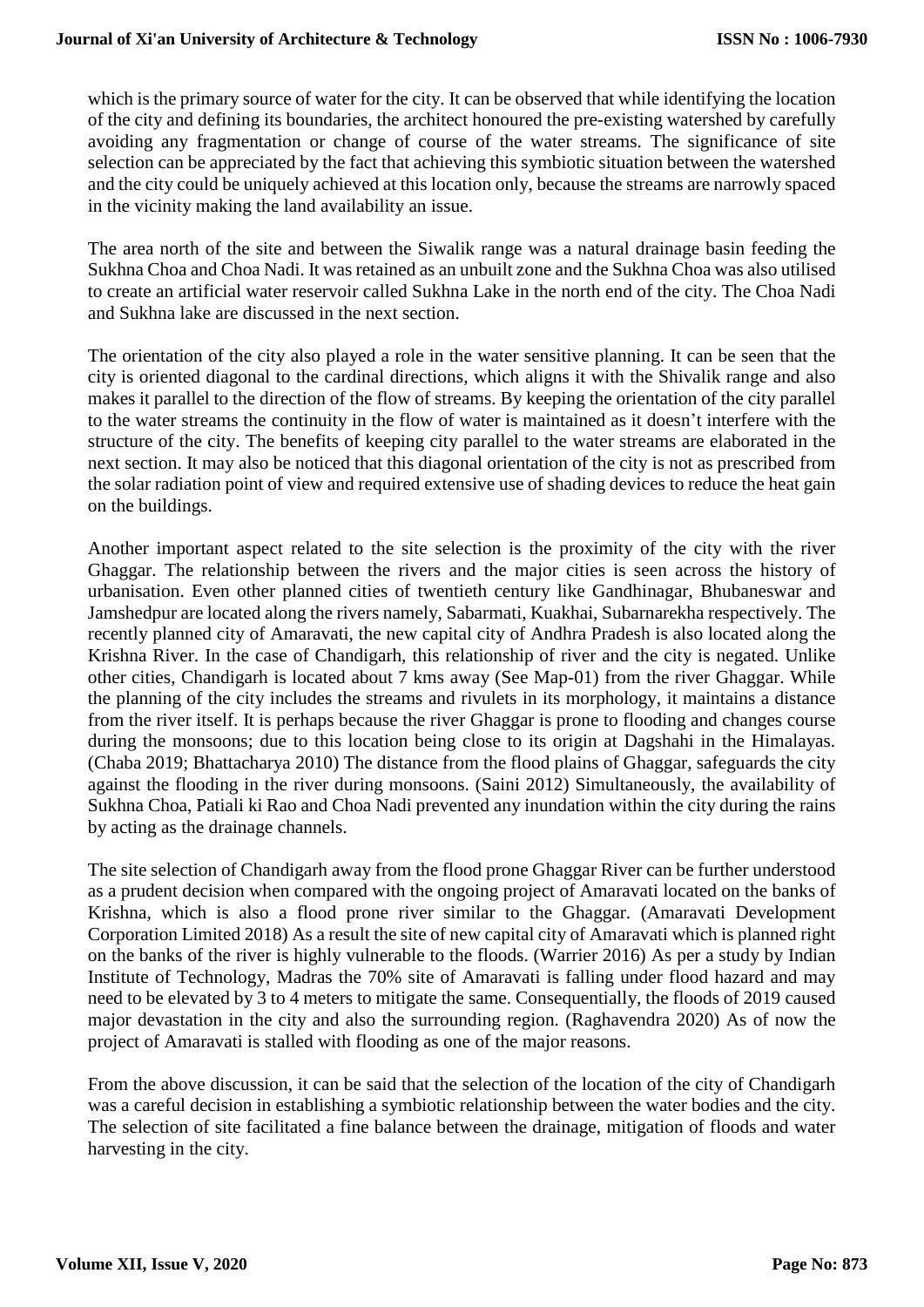## **3. Master Plan**

The integration of the water features as discussed in the previous sections are pronounced in the master plan of the city. Similar to the site selection which is determined by the location of the water streams and rivulets, the form of the city was also dictated by the course of the Patiali ki Rao and Sukhna Choa rivulets. Referring to the Map-02 it may be seen that the width of the city is narrower on the top and it keeps on increasing as the two rivulets flow apart towards the bottom. It can be observed that the form of the city was governed by the course of streams rather than restraining or altering their flow. In addition to that, the flood plains along the two rivulets were designated as green belts, thus preserving the water bodies and creating a bio-diversity. Also, functions like universities and institutions were placed next to the green belt of the Patiali ki Rao to act as a buffer between the main city and the water body. (Corbusier 1961)

On the north side of the city a branch of Sukhna Choa was dammed to create a large water reservoir called 'Sukhna Lake'. The lake was a result of the planning of Corbusier along with Chief Engineer P. L. Verma. The lake has become the most significant recreational and ecological space for the city. The ecological relevance of the lake may be understood by its flora and fauna which includes a variety of fish, ducks, birds and even crocodiles were sighted on some occasions. In addition to the local species, many type of migratory birds inhabit the Sukhna lake and surroundings during the winters. (Chandigarh Administration n.d.) Apart from inhabiting rich bio-diversity, the promenade of the Sukhna lake has become major recreational and social space for the city. Residents of the city use this space for everyday recreational activities and it is the most preferred venue for the major cultural events.



Map 02: Chandigarh Master Plan of the initial phase (Source: FLC-ADAGP )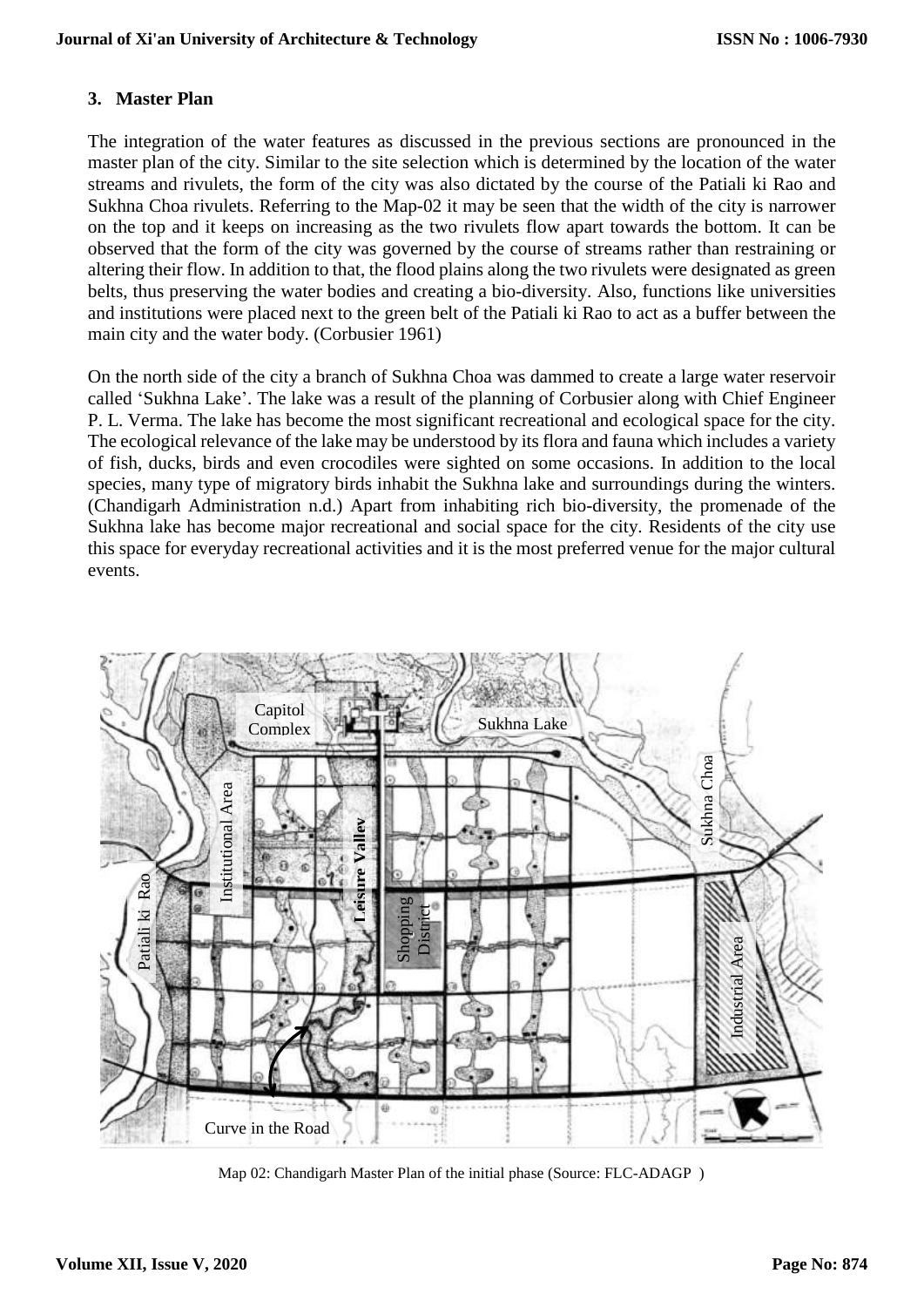The importance of the Sukhna Choa in the planning of Chandigarh can be observed from the Map-02 where it can be seen that the Capitol Complex is slightly off the central axis of the city. The reason as it appears from the map itself is the course of Sukhna Choa which would otherwise need to be changed or filled in order to locate the Capitol Complex on the central axis of the city. In Chandigarh where geometry appears to be supreme; a compromise was made when it came to the flow of the water bodies. It seems that for Corbusier, his master piece the Capitol Complex and Sukhna Choa were equally important. While Capitol Complex is an architectural monument, Sukhna Lake created from Sukhna Choa is treated as a monument of water. The significance of Sukhna Lake for the planners of the city may be gauged by the fact that the ashes of Pierre Jeanneret, the partner and cousin of Le Corbusier, who was also the first Chief Architect of the city were immersed in the lake. Such social, ecological and spiritual amalgamation of functions related to a water body couldn't have been possible without the sensitive integration of the water bodies with the city plan.

The minor stream 'Choa Nadi' was already dried up when Chandigarh was being planned. Still Corbusier planned a green belt along the dried bed of Choa Nadi and called it 'Leisure Valley'. (Chalana 2014) The planning of Leisure Valley as a continuous green strip revived the water stream by restoring its catchment area. Running throughout the city for 8 kms, the Leisure Valley is planned as a parkland with a variety of landscaped spaces like rose garden, parks, orchards, war memorial, stadium etc located to meet the recreational requirements of the people of the city. Moreover, many city level institutional buildings like State Museum, City Museum, Natural History Museum, Art College etc are located in the Leisure Valley sectors. (Chandigarh Administration n.d.) (See Map-03) Thus, the planning of Leisure Valley addresses multiple functions; it acts as a city level

green space for the people and also provides serene setting for the buildings housing cultural functions. Moreover, the Leisure Valley becomes an active and integrated recreational, social and



Map 03: Leisure Valley integrated with the city (Source: Chandigarh Museum )

cultural space and most importantly facilitates the conservation of the Choa Nadi.

It can also be observed that while planning the Leisure Valley, the natural characteristics of the Choa Nadi were retained. No change in the natural course of the stream was made; as a matter of fact, a priority was given to the stream over the artificial interventions like roads and buildings. This is evident from the curve in the Udyan Marg between Sector 23 and Sector 24 (See Map-03) which was necessitated by the turn in the course of Choa Nadi at that location. It may seem surprising for many that Le Corbusier, who was very particular about the geometry of his designs, chose not to alter the course of a minor water stream over his perfectly regular city form. Clearly a preference was assigned to the water bodies over the city structure wherever necessitated.

Another, important aspect of water sensitive urban design in Chandigarh is that the natural cross section of the flood plains of these streams is retained and unlike many cities, canalisation of water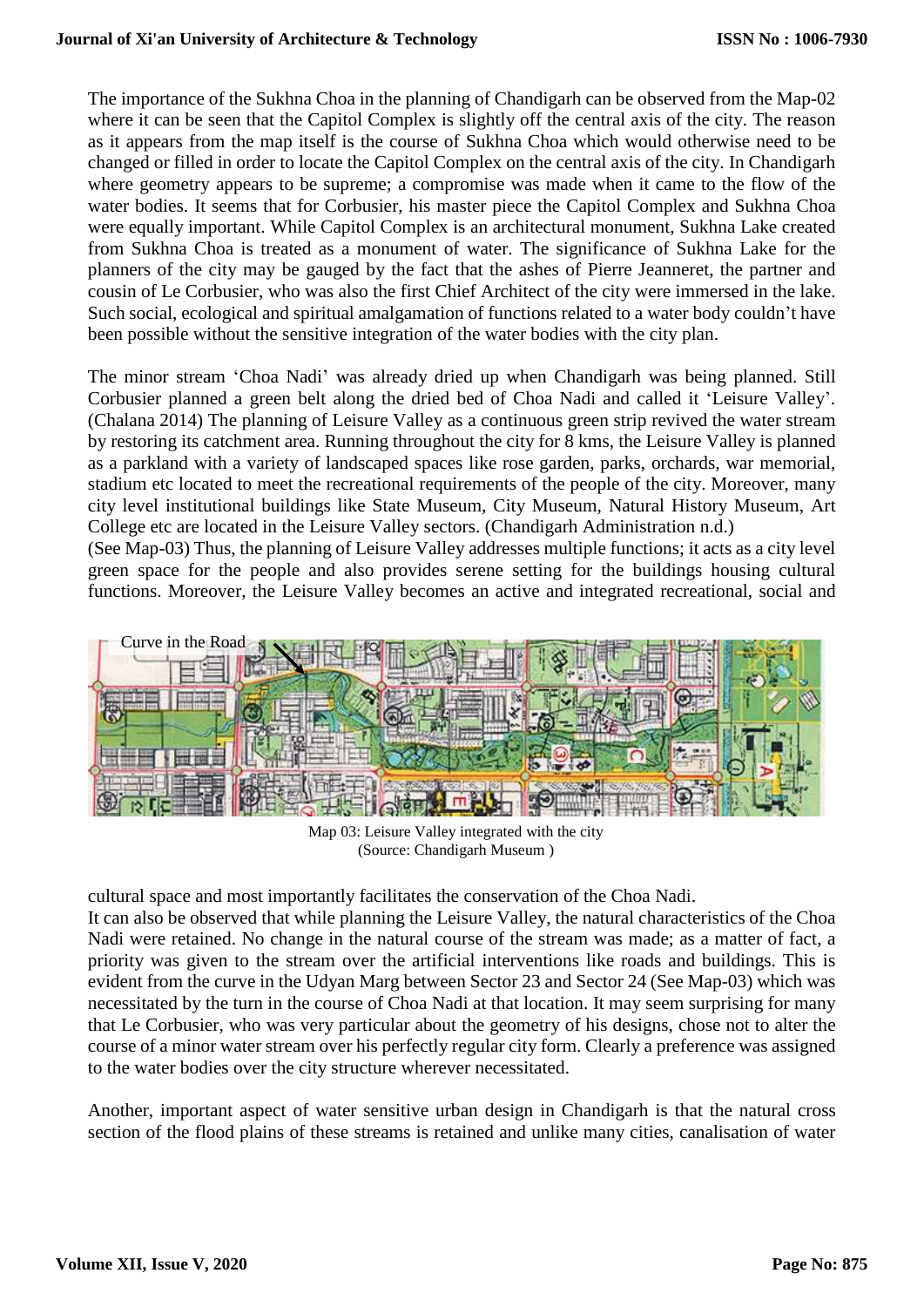bodies into promenades is not carried out. One recent example of canalisation is Sabarmati river project in the city of Ahmedabad, which is criticised for the adverse affects on the ecology of the river.(Mathur 2012) Since, canalisation alters the natural flow of water in a stream, its self cleaning ability is affected and flora and fauna is destroyed; it can be highly appreciated that despite the very rigid planning of Chandigarh the natural character of the water bodies was retained. By doing this the water bodies became habitat for rich bio-diversity in the city. The preferential consideration by Le Corbusier for the water bodies in the planning of Chandigarh is also evident from the drawings he made, where the water streams are prominently illustrated. In the conceptual sketches (See Map-04) and the master plan drawings made by Le Corbusier himself, the presence of the Patiali ki Rao, Sukhna Choa and Choa Nadi is depicted at par with the road network and buildings; which conveys the conscious intention to integrate them into the form and structure of the city.

The concept of Leisure Valley is replicated by providing continuous green belts (See Map-02) in every sector. These green belts are parallel to the Leisure valley which is also the direction of the natural drainage of streams as mentioned earlier. While this set of green belts act as the landscape and ecological network in the city, it can also be understood that their form and alignment is ultimately derived from the direction of flow of natural streams. Similarly, the road network also follows the same alignment as that of the direction of the flow of the streams. The longitudinal roads running from the top to bottom are automatically aligned parallel to the streams. This arrangement makes the drainage and sewer network which is located parallel to the roads much more effective. It can be interpreted from the above discussion that the overall structure of the Master plan of Chandigarh comprising of grid-iron road network, continuous green belts, sectors etc is actually a response to the pre-existing streams and rivulets. The architect not only acknowledged the presence of these water bodies but also included them into the city planning and design. It can be said that the planning and design of Chandigarh was not only sensitive to the water streams and rivulets but also integrated them with the city and its people.



Map 04: Conceptual Sketch of Chandigarh by Le Corbusier (Source: FLC-ADAGP)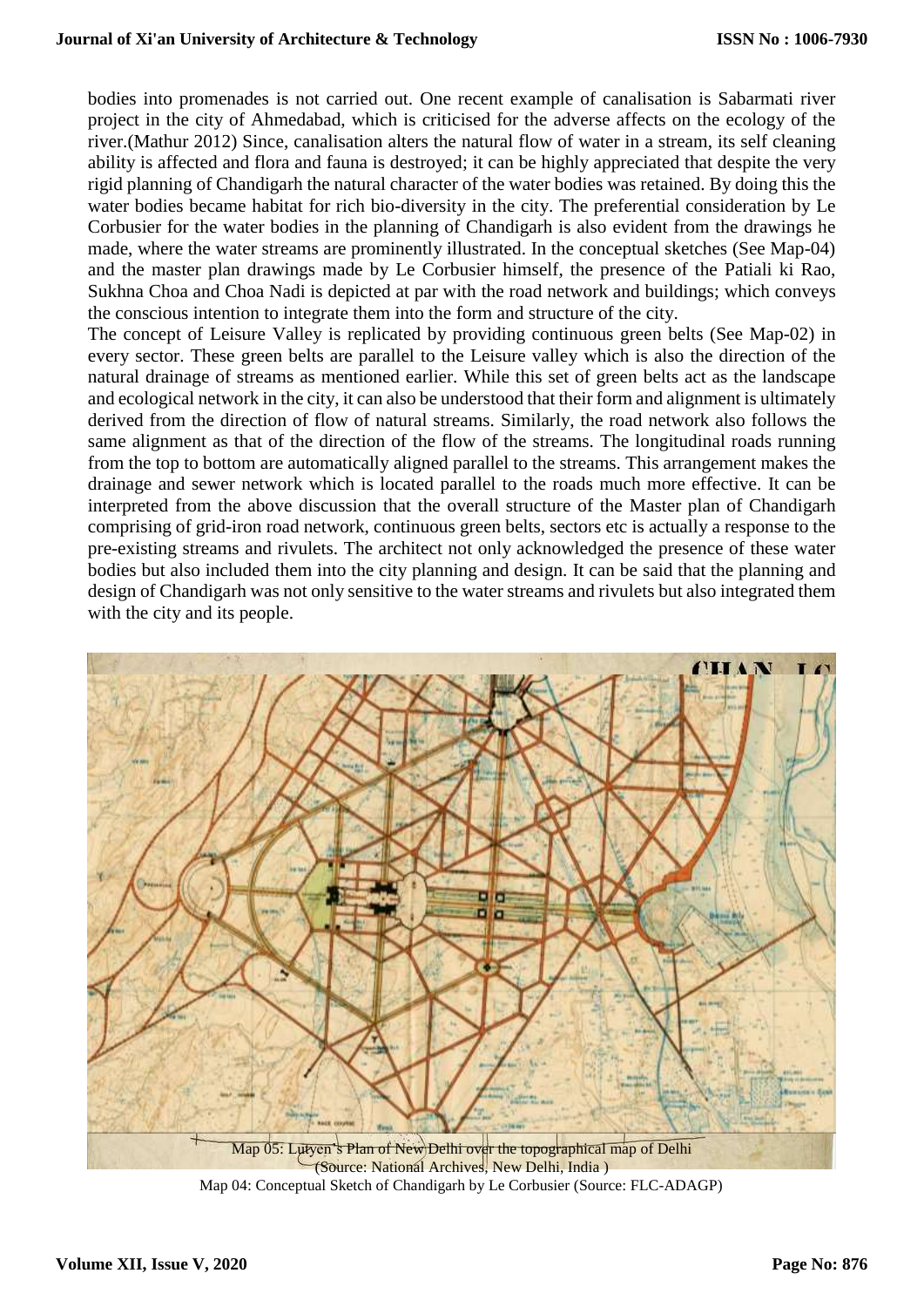The approach of Le Corbusier in integrating the water bodies into the green belts and structure of the city can be appreciated for its time when new city projects were undertaken with a bulldozer approach and the sites used to be extensively modified to accommodate the geometry of a city layout. (McHarg 1971) One prominent example of such insensitive approach is the planning of New Delhi which is the predecessor of Chandigarh in India. (Refer Map-05) Like Chandigarh, New Delhi was also planned on the Garden City principles by the British Architect Sir Edwin Lutyens in the early 1900's. However, the manner in which the two cities dealt with the pre-existing water bodies is contradictory to each other. (Moulis 2012)

The site for New Delhi is located on a historical geography where Aravali range is on the west and the land slopes down to the River Yamuna on the east. The New Delhi planned in a star like geometrical pattern ignored the presence of the network of streams on the site. (Wescoat 2016) While in Chandigarh the pre-existing water streams were included in the landscape of the city; in New Delhi the site was modified to act as the clean slate for the new city. The Central Vista from India Gate to Rashtrapati Bhawan which is the central green space in the New Delhi and may be considered equivalent to the Leisure Valley of Chandigarh comprises of manicured lawns and large rectangular water pools located on the either side of the central boulevard. (Byron 1931)

Le Corbusier was impressed with New Delhi and even carried out a comparative study of his plan of Chandigarh with that of the city. (Frampton 1980) However, his approach towards the natural water bodies was more inclusive than the Lutyens approach in New Delhi. It seems that apart from the wide roads he didn't borrow much from the Lutyens planning. While, New Delhi exhibit strong discipline and control (similar to that of British rulers over Indian subjects) over the nature and environment, Chandigarh lets the nature co-exist with the city.

### **4. Issues**

Le Corbusier planned Chandigarh as a city in harmony with the elements of nature within the city and its surroundings. He meticulously integrated the hills, vegetation, rivers, streams, slopes, agricultural fields, natural drainage etc in the planning and form of the city. He was careful in not altering the natural character and behaviour of the water bodies in the planning of Chandigarh. This harmonious relationship between nature and the city is critical for its identity and functioning. In the past few decades, rapid urbanisation in the surroundings of the city has taken place; threatening the relationship of nature with the city. Numerous planned and unplanned settlements have started to emerge soon after the city became functional, namely the cities of Panchkula and Mohali are planned on the east and south of Chandigarh and now form a Tri-City agglomeration. Rapid unorganised urbanisation is taking place along the major highways emanating from the city. Besides this the rural villages in the surroundings of the city have now become urbanised and grown many times from their earlier size. Needless to say that this urban expansion has altered the natural setting of the city and affected its environment as well.

The most critical case is the unplanned development to the north of the Capitol Complex. This land between the Capitol Complex and Siwalik range originally marked the presence of couple of villages, namely Kansal and their agricultural fields. This land also accommodates the drainage catchment which feeds the Patiali ki Rao, Sukhna Choa and Choa Nadi. However, the site is witnessing large scale unplanned expansion of the villages in the past few years. Open agricultural land is subdivided into plots and construction of private residential as well as commercial buildings is taking place. A comparative study of satellite images from the year 2002 and 2019 (Refer to Map 6(a) and 6(b)) show the increase in the built area on this patch of land. It can also be observed from the satellite images that the unplanned construction is located close to the water streams and thus has resulted in the encroachment of their flood plains. Also discharge of sewage and disposal of solid waste in these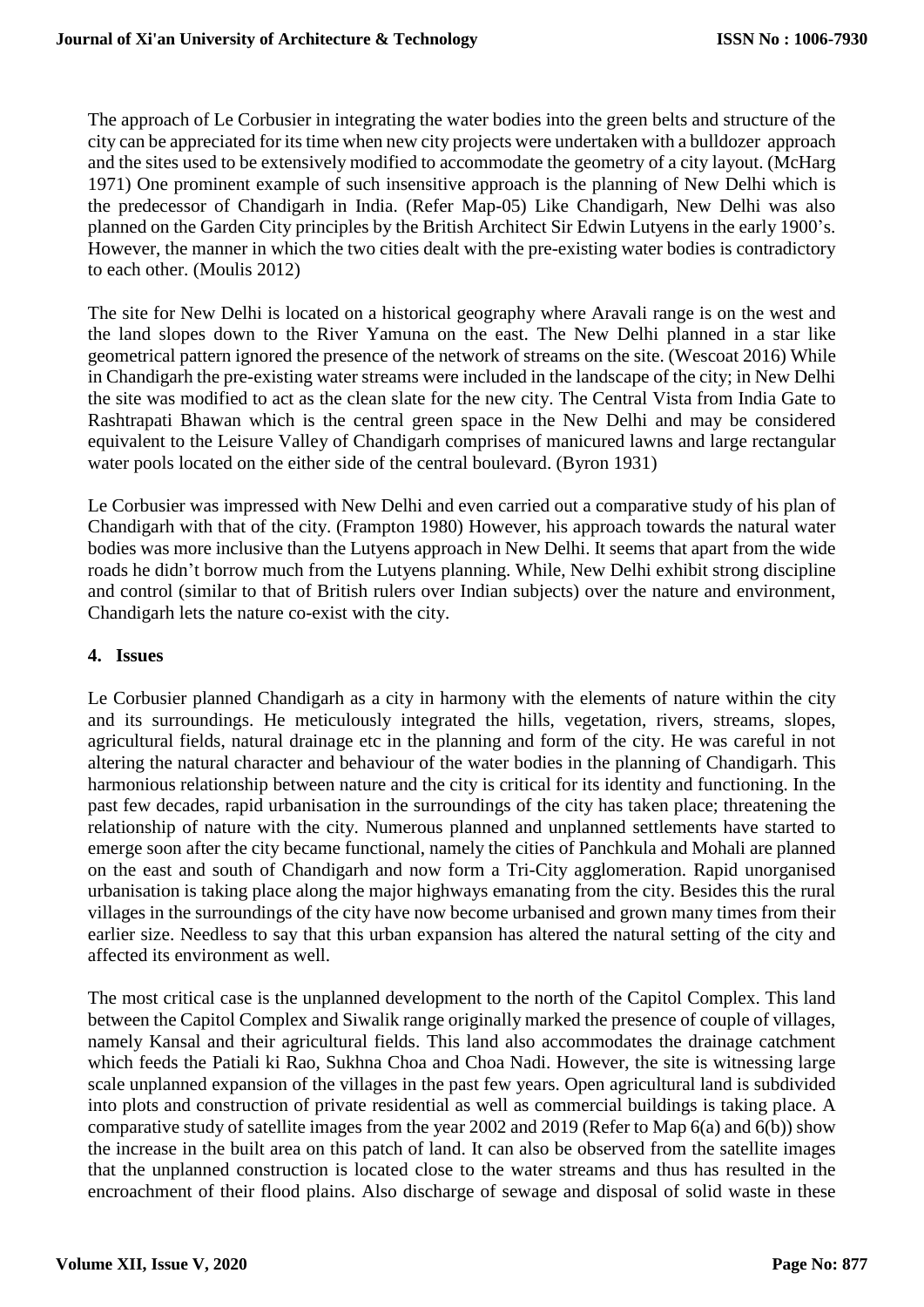water bodies restricts the flow of water and pollutes the downstream. Most importantly this unplanned urbanisation on this tract of land has caused the fragmentation of the watershed.

The effects of the unplanned urbanisation is seen with the significant decrease in the water levels in the Sukhna Lake in the recent years. While, siltation is another factor in the reduction of its water volume; the flow of water from the hills has also reduced over the period of time. As a result the area of the lake has reduced by half of its original 228 hectares in the year 1958. (Sareen 2017) Similarly, the flow of water is reduced in the Choa Nadi flowing through the Leisure Valley due to this unplanned construction. The situation of Patiali ki Rao is far worse as it is bearing with the large scale of unregulated urbanisation along its course. Rajendra Singh, known as the Water Man of India emphasised on understanding the behaviour of the catchment area of the Sukhna Lake in order to restore it, implying to restore its natural environment. (Singh 2018)

Le Corbusier did not want any construction to take place on the patch of land between the city and the hills. In fact he considered the agricultural fields and the hills in the backdrop as sacred and considered unregulated construction activity in the greenbelts equal to profanity. (Samuel 2007) He was so particular about retaining the catchment area as the unbuilt zone that he got an Army Head Quarter project stalled by seeking direct intervention of Prime Minister Nehru at that time. (Kalia 1987) Knowing that any change in the natural surroundings will adversely affect the city, Corbusier proposed a greenbelt around the city, perhaps another derivative from the Garden City movement. The provision of greenbelt around the city was governed by passage of the Periphery Control Act in the state legislature in the year 1952. The objective of the Periphery Control Act was to prevent any change in the natural conditions in the city surroundings by restricting any development within 5 miles of the edge of the city on all sides. In the year 1962 the Periphery Control Act was amended to extend the periphery to a radius of 10 miles. (Chalana 2014)

However, the Periphery Control Act failed to restrict the development in the proposed greenbelt around the Chandigarh. Both government and private actors exploited the inconsistencies in the letter and the spirit of the Periphery Control Act. As a result the implementation of the Periphery Control Act was not as per the vision of Corbusier. Many planned and unplanned settlements have emerged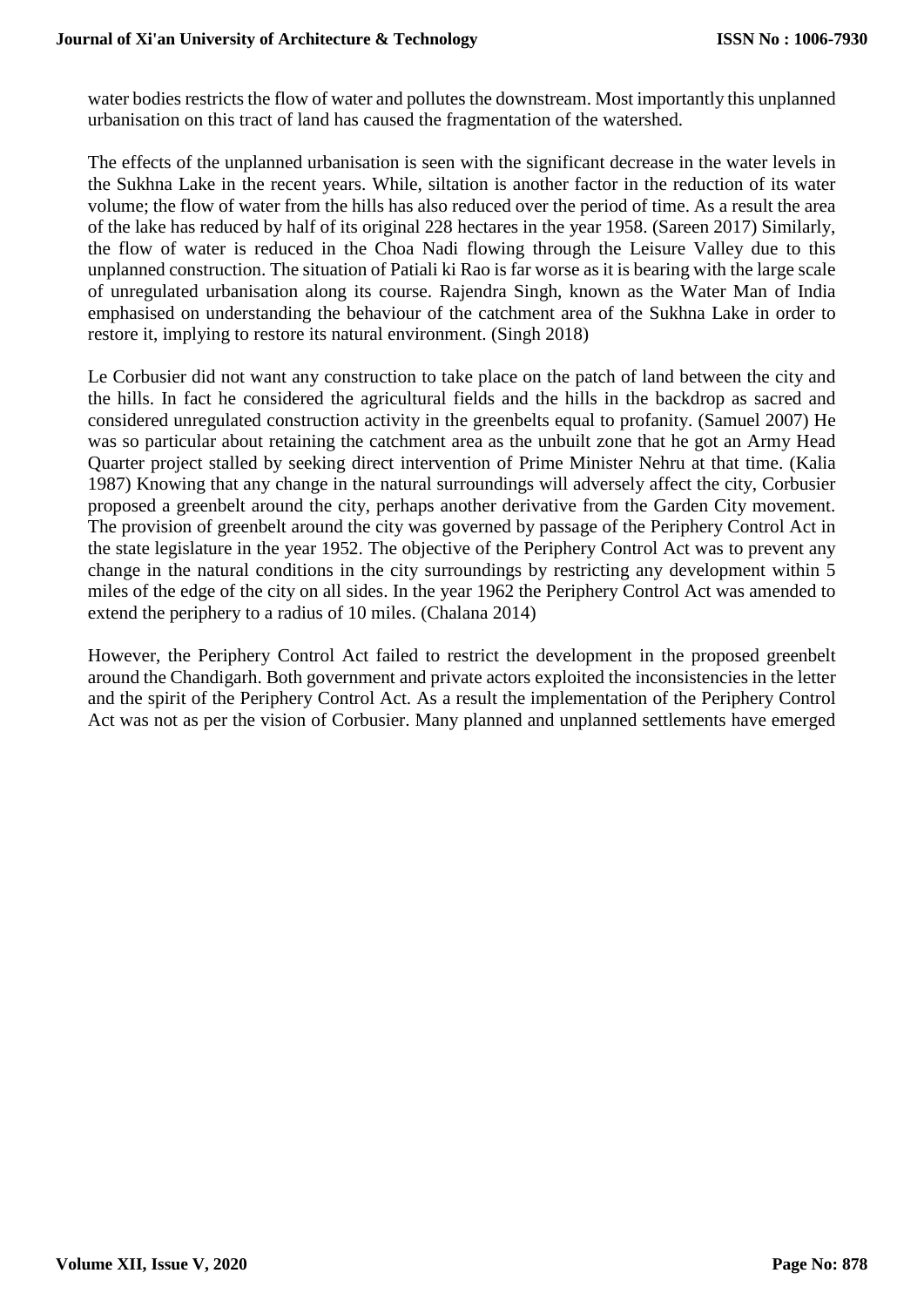

Map 06(a): Satellite Image of Northern part of Chandigarh in 2002 (Source: Google Earth)



Map 06(b): Satellite Image of Northern part of Chandigarh in 2019 (Source: Google Earth)

over the period of time in the controlled periphery of Chandigarh making it appear like a large urban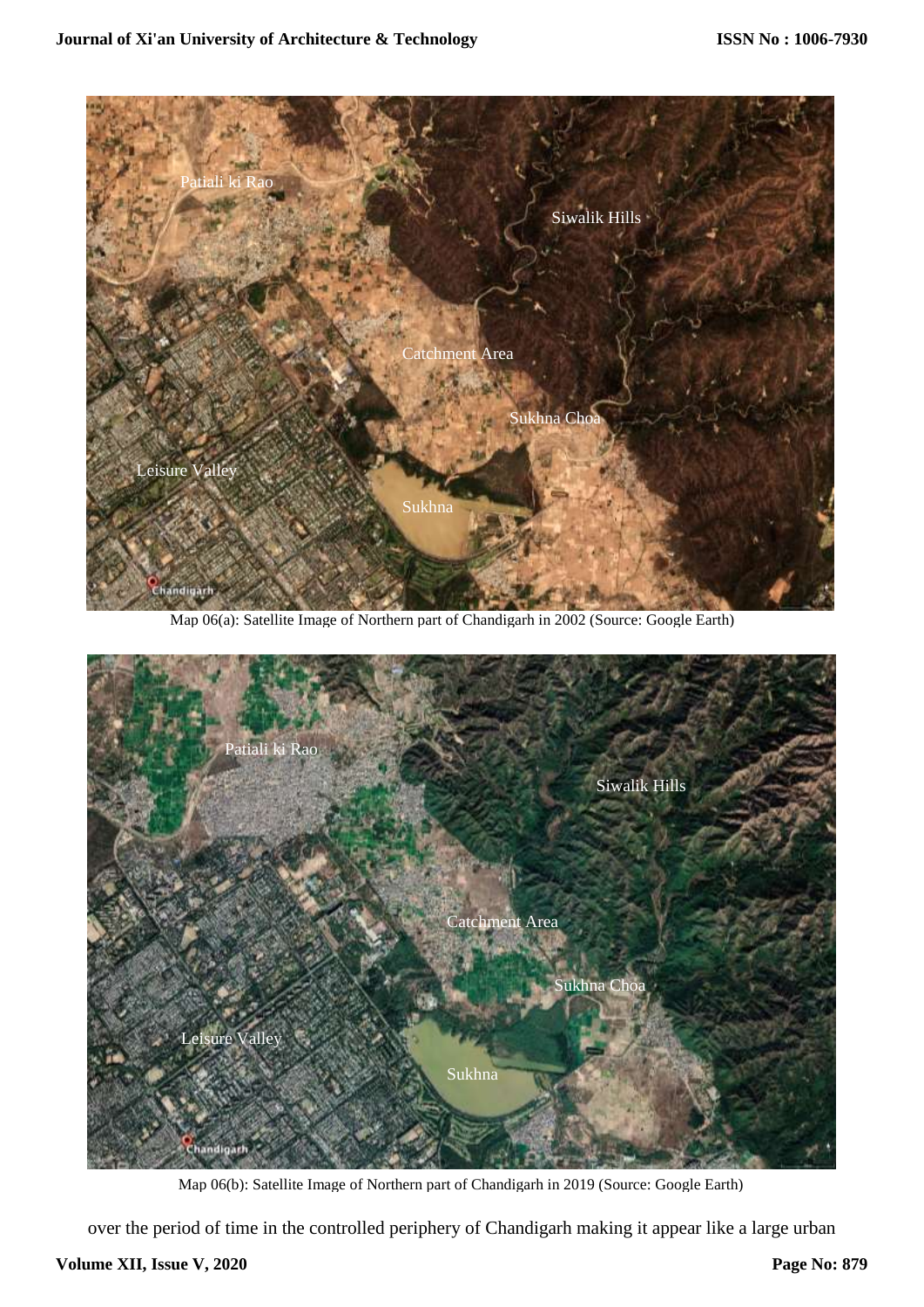agglomeration. It is a tragedy that the unregulated and unplanned urbanisation in the periphery is now threatening the character and environmental balance of the city. Currently, while we celebrate the city for its planning and architecture; we have ignored the continuous breach in the designated greenbelt. The urban expansion beyond the edges of Chandigarh is so vast and unregulated that the setting of the city is altered beyond repair. It requires urgent interventions to restore the setting as much as possible. At least the zone north of the Capitol Complex which is crucial and not yet consolidated with urbanisation must be vacated and restored as the ecologically sensitive zone like the Siwalik range itself, which is notified as a reserved forest.

### **5. Conclusion**

Le Corbusier assigned elements of nature like water, vegetation, sun and moon a sacred status which surprisingly has been part of Indian traditions since forever. (Kalia 1987) It was perhaps this dogmatic notion of sacredness for the elements of nature that compelled Corbusier to retain the water streams in their natural state. He was also inspired from the description of garden of Eden in the Bible and it seems that he wanted to replicate them in Chandigarh. (Prakash 2002) In order to achieve this he integrated the water streams with a variety of trees and vegetation along the flood plains. The combination of water and greenery created a natural environment which then resulted in the inhabitation of many species of birds, insects and animals. This rich bio-diversity presents almost a surreal experience to the urban dwellers of the city. Author, himself has experienced the combined effect of trickling of water in the stream with the chirping of birds and insects, breeze laden with the aroma of flowers combined with the visual pleasure of witnessing nature amidst the city to be out of the World.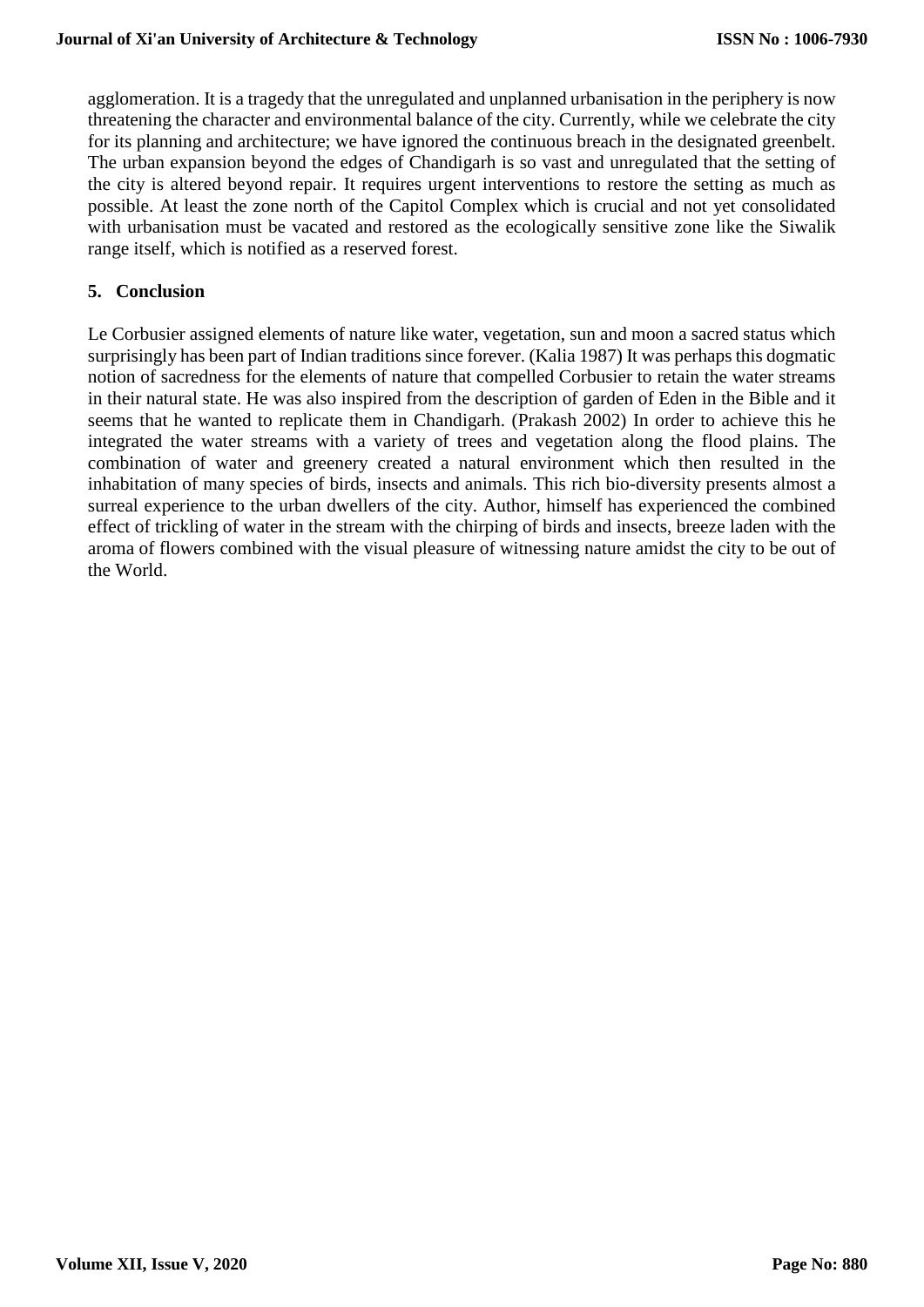Corbusier's approach towards elements of nature and specially water bodies was inclusive. It is evident from many sketches (See Pic-02) and writings of Le Corbusier that he wanted the city and the nature to coexist and compliment each other. In his Final Testament which he wrote before his death, the idea of 'wedding' of straight line (which represent the planned city) with the axis of nature was proclaimed.

> 'We must rediscover man. We must rediscover the straight line wedding the axis of fundamental laws: biology, nature, cosmos. Inflexible straight line like the horizon of the sea.' (Corbusier 1997)

As discussed in the paper this approach resulted in the conservation of natural water bodies, generation of rich bio-diversity, augmentation of environmental conditions and creation of socio-cultural spaces in the city. Such multifaceted approach was far ahead of its time and is highly relevant in the present situation when our cities are facing water crisis and urban flooding at the same time. The solution to the water and environment bodies and natural elements as sacred and integ

4 mais 19 4 it flows, to  $\mathcal{P}$  $-6$  $\frac{1}{2}$  in the set

Pic 02: Sketch of Chandigarh by Corbusier showing the relationship of Nature with the City. (Source: FLC-ADAGP)

#### **References:**

Amaravati Development Corporation Limited (2018). Amaravati Flood Mitigation Works: Environmental Impact Assessment – Environment Management Plan Report. Retrieved from [http://documents.worldbank.org/curated/en/334341534487697595/pdf/Environmental-Impact-Assessment-](http://documents.worldbank.org/curated/en/334341534487697595/pdf/Environmental-Impact-Assessment-Environment-Management-Plan-Report-for-Flood-Mitigation-Works.pdf)[Environment-Management-Plan-Report-for-Flood-Mitigation-Works.pdf.](http://documents.worldbank.org/curated/en/334341534487697595/pdf/Environmental-Impact-Assessment-Environment-Management-Plan-Report-for-Flood-Mitigation-Works.pdf) Accessed on 01.05.2020.

Bhattacharya, Swarup & Kumar, Vineet (2010). Unprecedented floods in Ghaggar Basin. Retrieved from [https://sandrp.files.wordpress.com/2018/03/an\\_analysis\\_of\\_the\\_flood\\_disaster\\_in\\_ghaggar\\_basin\\_in\\_july\\_2010.pdf.](https://sandrp.files.wordpress.com/2018/03/an_analysis_of_the_flood_disaster_in_ghaggar_basin_in_july_2010.pdf) Accessed on 22 April 2020

Byron, Robert (1931). New Delhi: The Architectural Review. Vol LXIX No 410. January 1931. London.

Chaba, Anju Agnihotri (2019). Explained: Why Ghaggar overtops its banks often. Retrieved from [https://indianexpress.com/article/explained/why-ghaggar-overtops-its-banks-often-5846301/.](https://indianexpress.com/article/explained/why-ghaggar-overtops-its-banks-often-5846301/) Accessed on 21 April 2020

Chalana, Manish. (2014). Chandigarh: City and Periphery. Journal of Planning History. 14. 62-84. 10.1177/1538513214543904.

Chandigarh Administration. Retrieved from [http://chandigarh.gov.in.](http://chandigarh.gov.in/) Accessed on 01.05.2020

Corbusier, Le (1927). Towards a New Architecture. Brewer, Warren & Putnam, Inc. New York.

Corbusier, Le (1961). The Master Plan. Marg 15. Marg Publications. Mumbai.